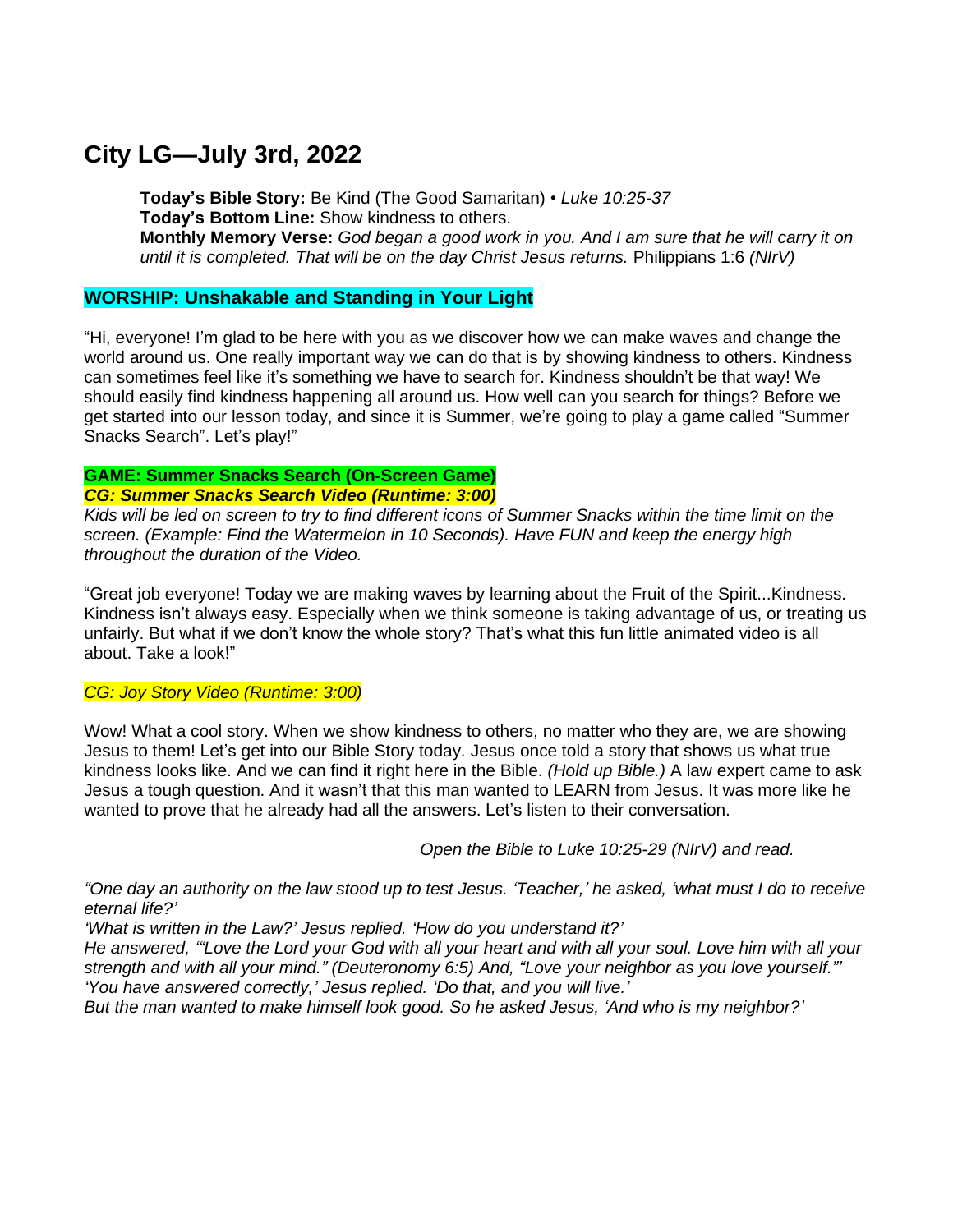"Did you catch that? The law expert had answered Jesus' question by saying that we should love God and love our neighbors. But then the man had another question. He wanted to know if he could get away with being kind just to SOME people. That's why he asked, 'Who is my neighbor?'

"To answer his question, Jesus told a story. Let's take a look at this week's video to find out more!"

### *CG: Lesson Video (Runtime: 10:00)*

"Listen to what happened after Jesus finished the story. Remember, Jesus was telling this story because the law expert had asked Him, 'Who is my neighbor?'

"When Jesus finished, He asked the law expert . . .

#### *Open the Bible to Luke 10:36 (NIrV) and read.*

*"Which of the three do you think was a neighbor to the man who was attacked by robbers?*

"The law expert said it was the Samaritan, 'the one who felt sorry for him.' *(Luke 10:37, NIrV)*

"Jesus then told the law expert, 'Go and do as he did.' *(Luke 10:38, NIrV).* In other words, we should show kindness and love to EVERYONE.

"You see, by telling this story, Jesus made it clear: your neighbor isn't just someone who lives near you or is LIKE you. Your neighbor is anyone who needs your help and kindness. Let's learn our Bottom Line for this week!"

## *CG: Bottom Line Video (Runtime: 1:00)*

#### *SLIDE: Bottom Line*

#### *[Bottom Line]* **"Show kindness to others.**

"Let's pray and ask God to help us make waves of kindness!"

**PRAY:** "Dear God, thank You so much for the example of the Samaritan in the story Jesus told. It seemed like everyone else was too busy to help . . . but the Samaritan showed kindness to someone he didn't even know. Please help us get in the habit of showing that type of kindness. Through Your Holy Spirit, help us see how we can be kind not just to people who are like us, but to EVERYONE around us. We love You, and we pray these things in Jesus' name. Amen."

"It's easy to be kind to people who are just like us or people who agree with us. But when Jesus told the story of the good Samaritan, He gave us a much bigger challenge. He used the example of a Samaritan, who was willing to show kindness to someone who SHOULD have been his enemy.

"That's why kindness is so powerful! It means loving your neighbor. It means being willing to help, even when it's hard. It means treating others like they matter—not some people, but everyone. If we can do THAT, then we'll really make waves! Here's what we can work to do, together.